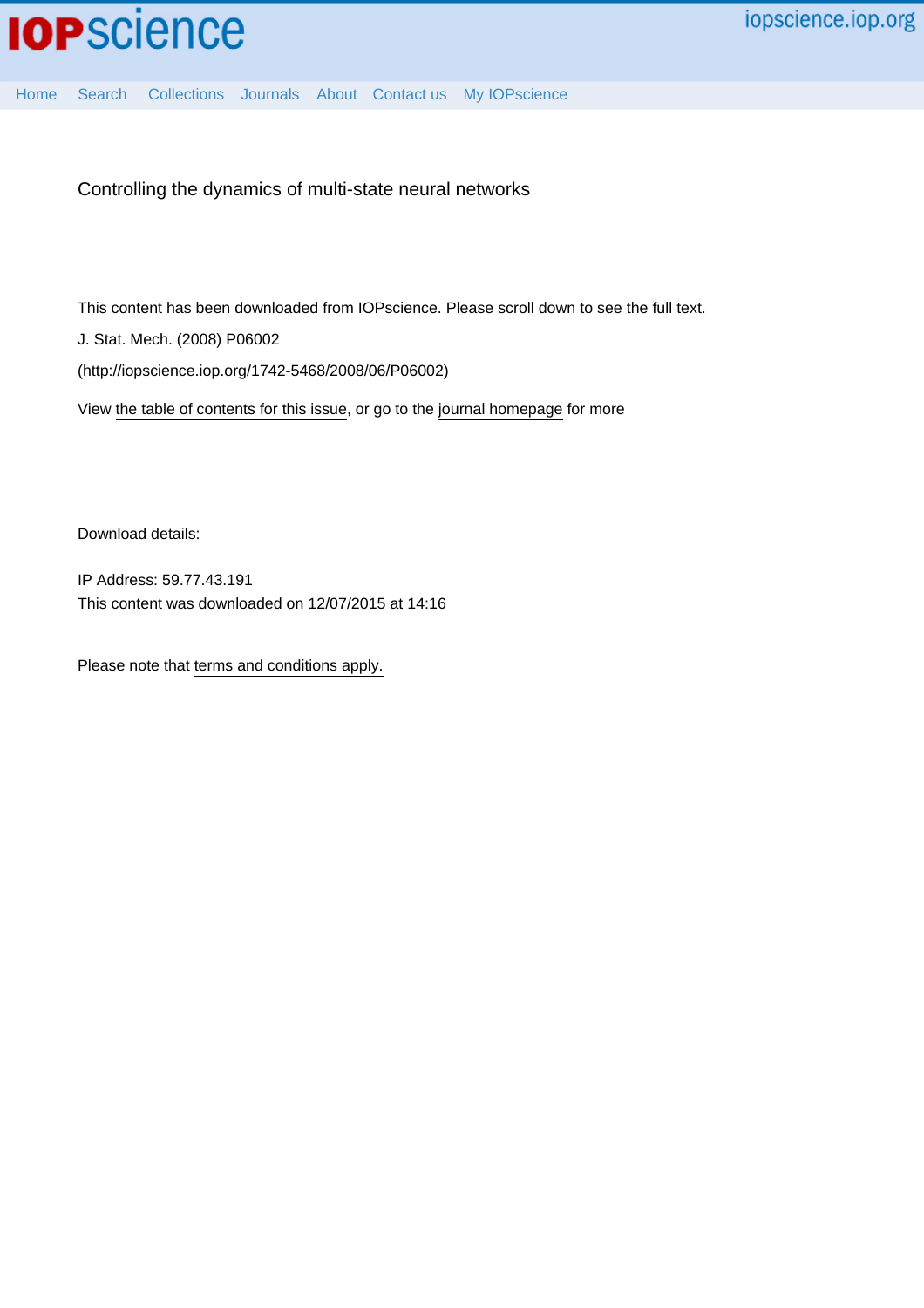**J**<br>**An IOP and SISSA journal**<br>*An* **IOP and SISSA journal** Theory and Experiment

# **Controlling the dynamics of multi-state neural networks**

## **Tao Jin and Hong Zhao**<sup>1</sup>

Department of Physics, Xiamen University, Xiamen 361005, People's Republic of China and Institute of Theoretical Physics and Astrophysics, Xiamen University, Xiamen 361005, People's Republic of China E-mail: [jintao@xmu.edu.cn](mailto:jintao@xmu.edu.cn) and [zhaoh@xmu.edu.cn](mailto:zhaoh@xmu.edu.cn)

Received 17 March 2008 Accepted 11 May 2008 Published 3 June 2008

Online at [stacks.iop.org/JSTAT/2008/P06002](http://stacks.iop.org/JSTAT/2008/P06002) [doi:](http://dx.doi.org/10.1088/1742-5468/2008/06/P06002)10.1088/1742-5468/2008/06/P06002

**Abstract.** In this paper, we first analyze the distribution of local fields (DLF) which is induced by the memory patterns in the Q-Ising model. It is found that the structure of the DLF is closely correlated with the network dynamics and the system performance. However, the design rule adopted in the Q-Ising model, like the other rules adopted for multi-state neural networks with associative memories, cannot be applied to directly control the DLF for a given set of memory patterns, and thus cannot be applied to further study the relationships between the structure of the DLF and the dynamics of the network. We then extend a design rule, which was presented recently for designing binary-state neural networks, to make it suitable for designing general multi-state neural networks. This rule is able to control the structure of the DLF as expected. We show that controlling the DLF not only can affect the dynamic behaviors of the multistate neural networks for a given set of memory patterns, but also can improve the storage capacity. With the change of the DLF, the network shows very rich dynamic behaviors, such as the 'chaos phase', the 'memory phase', and the 'mixture phase'. These dynamic behaviors are also observed in the binary-state neural networks; therefore, our results imply that they may be the universal behaviors of feedback neural networks.

**Keywords:** neuronal networks (theory), pattern formation (theory), network dynamics

<sup>&</sup>lt;sup>1</sup> Author to whom any correspondence should be addressed.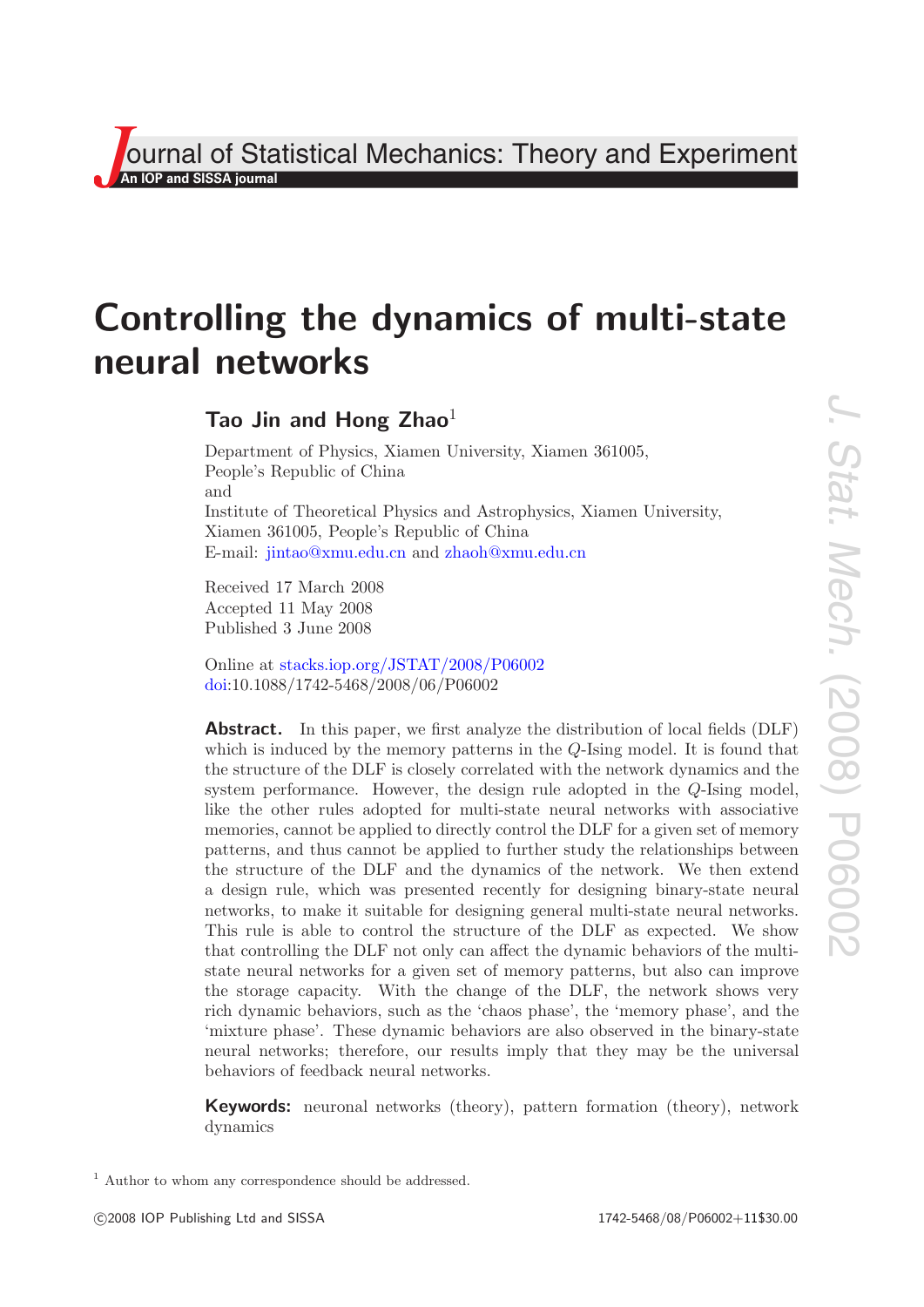#### **Contents**

|  | 1. Introduction                                                      | $\mathbf 2$ |
|--|----------------------------------------------------------------------|-------------|
|  | 2. Role of the DLF of memory patterns in the Q-Ising model           | 3           |
|  | 3. Control of the DLF of memory patterns using the extended MCA rule | 6           |
|  | 4. Summary and discussion                                            | 10          |
|  | <b>Acknowledgments</b>                                               | 11          |
|  | <b>References</b>                                                    |             |
|  |                                                                      |             |

#### <span id="page-2-0"></span>**1. Introduction**

There are various models of multi-state neural networks. Among them, the Q-Ising model has been extensively studied in the past decades [\[1\]](#page-11-3)–[\[8\]](#page-11-4). This model is significant not only in statistical physics as a generalization of the Ising model  $[9, 10]$  $[9, 10]$  $[9, 10]$ , but also in network applications as a potential candidate for storing and retrieving colored patterns [\[11,](#page-11-7) [12\]](#page-11-8). Whether for theoretical studies or for practical applications, the dynamic behaviors of the network are crucial. It is known that the local fields play one basic role in the dynamics of neural networks. Recently, Bolle and Shim [\[13\]](#page-11-9) have studied the time evolution of the local field in symmetric Q-Ising neural networks, and found that the equilibrium DLF differ in the retrieval phase and the spin-glass phase. Their work reveals that studying the local fields one can obtain useful information about the dynamic behaviors of neural networks.

However, there are two limitations in the investigation of Bolle and Shim. Firstly, they did not distinguish the roles of memory attractors and spurious attractors. The equilibrium DLF is actually composed of two parts: one part is induced by memory patterns which are stored as fixed-point attractors of the network; another part is induced by various spurious attractors. This two parts of the DLF play different roles in the dynamic behaviors of neural networks. Secondly, the equilibrium DLF is uncontrollable. The Hebb rule adopted in the Q-Ising model is a deterministic rule, and the neural networks designed using this rule are uniquely determined for a given set of memory patterns, so as to give the equilibrium DLF. This limitation prevents one from studying in detail the relationships between the DLF and the dynamic behaviors of neural networks.

In this paper, we first reveal the relationships between the DLF of memory patterns and the dynamic behaviors of multi-state neural networks with associative memories. For this purpose, in the next section, a fully connected Q-Ising neural network is considered. It will be noted that the DLF of memory patterns is quite different from the equilibrium DLF studied by Bolle and Shim, though it also changes continuously with increase of the memory patterns. Our studies show that it is the gap structure in the DLF of memory patterns that closely determines the dynamic behaviors of the network, such as the storage ratio of the network and the retrieval performance of memory patterns.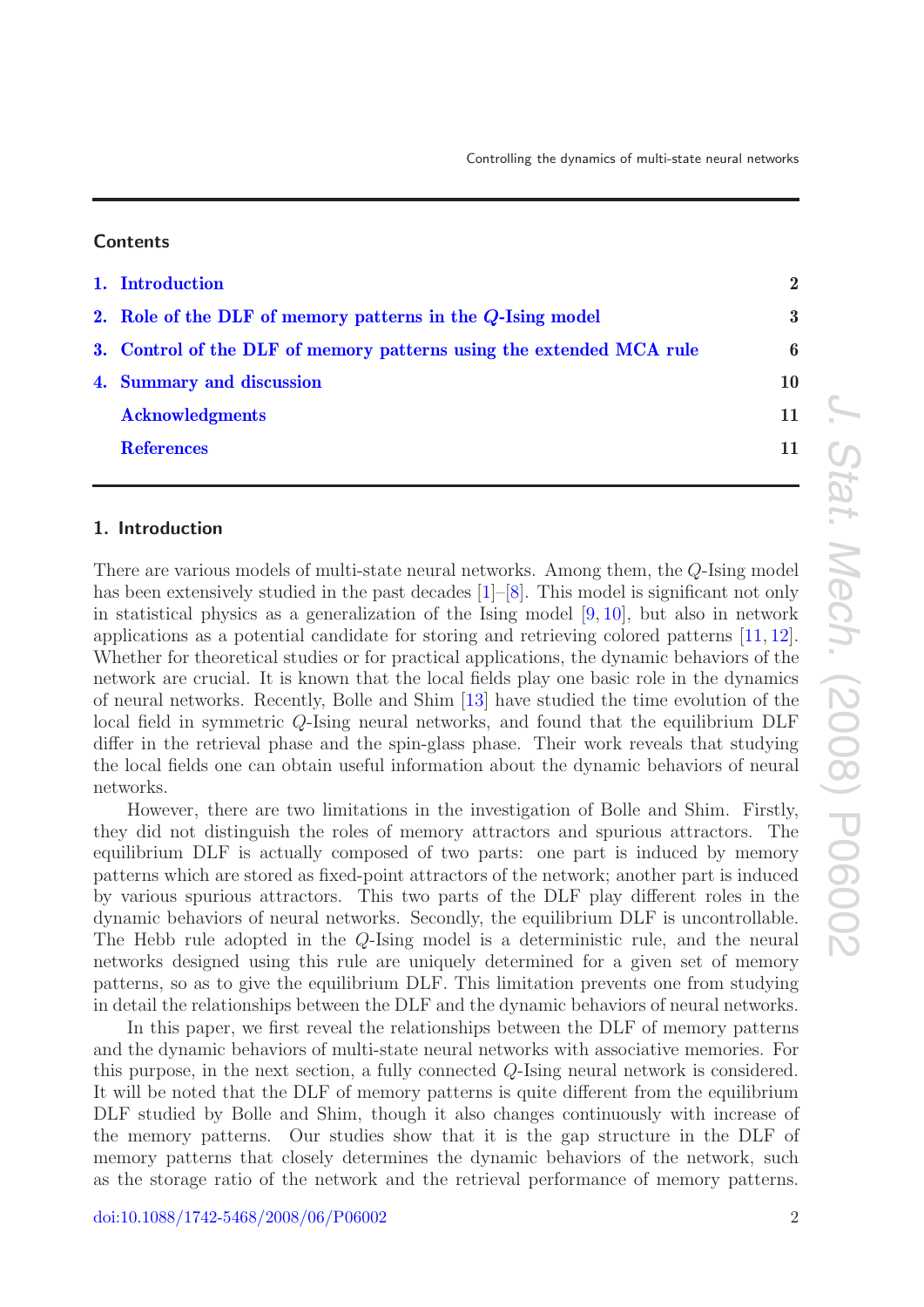This fact motivates us to further investigate the dynamic behaviors of multi-state neural networks by controlling the DLF of memory patterns.

In section [3,](#page-6-0) we will extend the Monte Carlo adaptation (MCA) rule [\[14\]](#page-11-10) to make it suitable for designing general multi-state neural networks with controllable DLF of memory patterns. The original MCA rule is proposed for designing binary-state neural networks with associative memories, and our extension is based on a general algorithm which is also applicable in the binary-state situation. Applying this extended algorithm, the gap structure in the DLF of memory patterns can be directly controlled by a single parameter. We will show that this parameter directly affects the retrieval properties of memory patterns, the amount of spurious attractors, and even the symmetry degree of the networks. More specifically, with increase of the parameter, we in turn observe the 'chaos phase' in which all random initial states are attracted to a chaotic orbit, the 'memory phase' in which all random initial states are attracted to the memory patterns, and the 'mixture phase' in which random initial states are attracted to either memory patterns or spurious attractors. These dynamic behaviors are also observed in the binary-state neural networks designed using the original algorithm of the MCA rule [\[14\]](#page-11-10); therefore, the findings in this paper imply that they may be the universal behaviors of the feedback neural networks.

We present the summary and discussion in section [4.](#page-10-0)

#### <span id="page-3-0"></span>**2. Role of the DLF of memory patterns in the** *Q***-Ising model**

A Q-Ising neural network is a dynamic system whose evolution is determined by

<span id="page-3-2"></span>
$$
s_i(t+1) = \sigma(h_i(t)), \qquad h_i(t) = \sum_{j=1}^N J_{ij} s_j(t), \qquad i = 1, ..., N.
$$
 (1)

Here, N is the number of neurons,  $s_i(t)$  is the state of *i*th neuron that can be any one of  ${\sigma_l = -1 + 2(l-1)/(Q-1), l = 1,...,Q}$ , and  $h_i(t)$  is the instantaneous local field of the *i*th neuron. For a fully connected Q-Ising neural network, the synaptic matrix  $J_{ij}$  is obtained using the Hebb rule

$$
J_{ij} = \frac{1}{AN} \sum_{\mu=1}^{p} \xi_i^{\mu} \xi_j^{\mu}, \qquad i, j = 1, ..., N,
$$
 (2)

where  $\xi_i^{\mu} \in {\{\sigma_l\}}$  is the *i*th bit of the  $\mu$ th memory pattern. A memory pattern is a network state denoted by  $\{\xi_i^{\mu}\}\$ , and the parameter A measures its activity [\[7\]](#page-11-11). In this paper, we restrict to  $Q = 4$  and take the memory patterns with uniform distribution. For this case,  $A = \frac{5}{9}$ . The storage ratio of network is defined as  $\alpha = p/N$ .

In the context of associative memory, the basic problem is storing memory patterns. A successfully stored memory pattern should be a fixed-point attractor of network. That is, it should satisfy

<span id="page-3-1"></span>
$$
\xi_i^{\mu} = \sigma(h_i^{\mu}), \qquad h_i^{\mu} = \sum_{j=1}^{N} J_{ij} \xi_j^{\mu}, \qquad i = 1, ..., N,
$$
\n(3)

where  $h_i^{\mu}$  is the local field induced by  $\mu$ th memory pattern. We call [\(3\)](#page-3-1) the fixed-point condition. It is known that the Q-Ising model works well on storing memory patterns as fixed-point attractors for small  $\alpha$ , but not for large values. Low storage capacity is one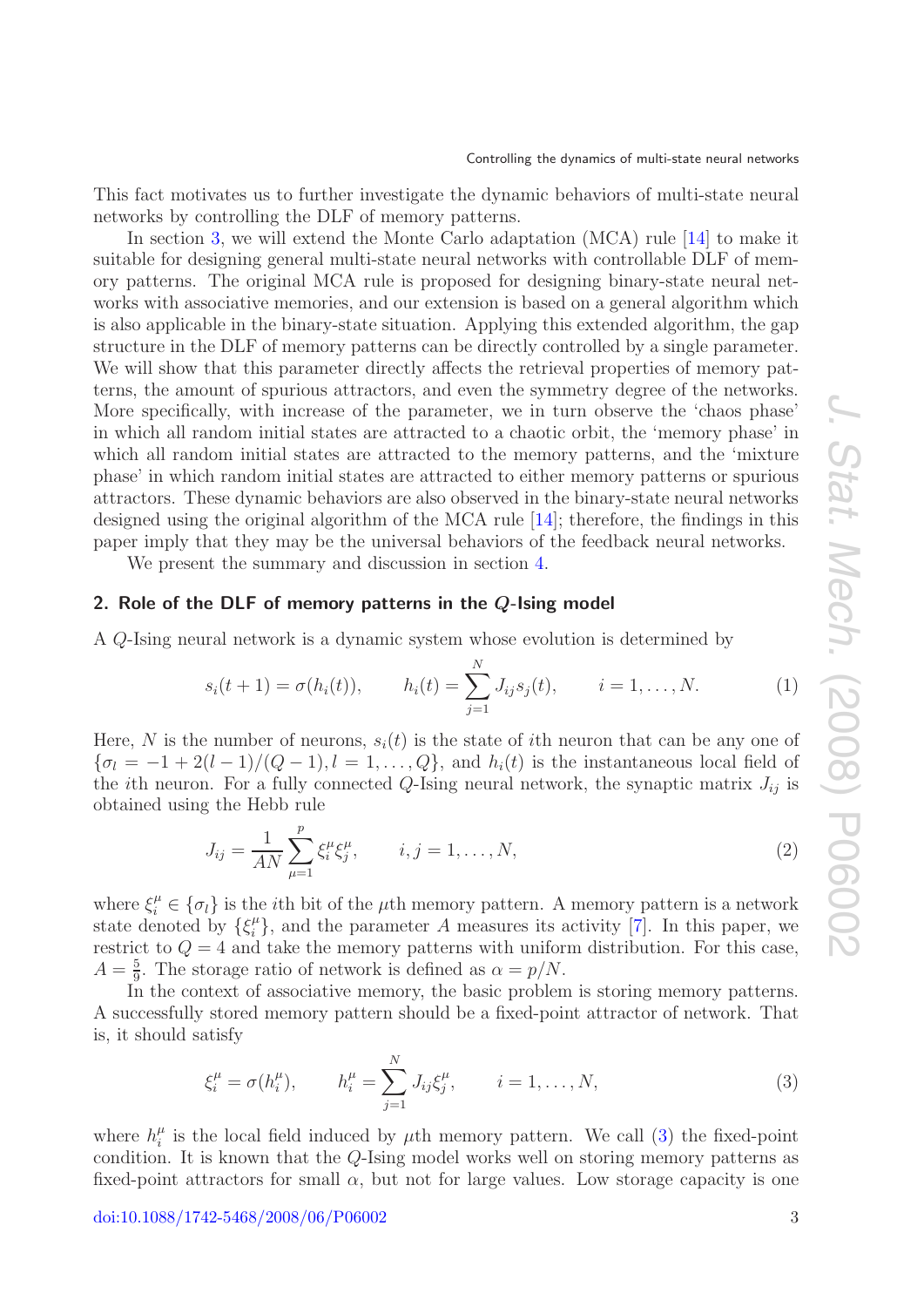J. Stat. Mech. (2008)P06002

Controlling the dynamics of multi-state neural networks

<span id="page-4-0"></span>

**Figure 1.** The DLF of memory patterns for the Q-Ising neural network with  $Q = 4$  and  $N = 1000$ : (a)  $\alpha = 0.005$ , (b)  $\alpha = 0.015$  and (c)  $\alpha = 0.025$ . The squares, circles, triangles, and stars represent the classes of  $\Sigma_1$ ,  $\Sigma_2$ ,  $\Sigma_3$  and  $\Sigma_4$ , respectively.

reason that the Q-Ising model is unfavorable for practical application. To understand why the memory patterns may not be successfully stored as fixed-point attractors for large  $\alpha$ , we analyze the probability distribution of  $h_i^{\mu}$ , i.e., the DLF of memory patterns.

Our analysis starts with classifying  $h_i^{\mu}$  into four classes  $\Sigma_l$ , i.e.,  $h_i^{\mu} \in \Sigma_l$  if  $\xi_i^{\mu} = \sigma_l$ ,  $l = 1, \ldots, 4$  $l = 1, \ldots, 4$  $l = 1, \ldots, 4$ . Figure 1 shows the DLF of memory patterns for  $\alpha = 0.005, 0.015,$  and 0.025. In these plots, different classes  $\Sigma_l$  are marked by different symbols, and each plot is obtained by averaging over 20 sets of randomly selected memory patterns. Here and throughout this paper, we take  $N = 1000$  in our numerical computation unless a special emphasis is applied.

The role of the evolution function  $\sigma(x)$  is to divide the space of local fields into Q parts and for each part to assign a unique value which corresponds to the Q neuron states. Therefore, if different classes of  $h_i^{\mu}$  are isolated by gaps in the space of local fields, as shown in figure [1\(](#page-4-0)a), it is easy to find an evolution function  $\sigma(x)$  ensuring that the fixed-point condition is satisfied for all of memory patterns. In this situation, there is some freedom to select the partition points in the corresponding gaps. For the case of figure  $1(a)$  $1(a)$ , for example, the most favorable partition seems to be  $h_i^{\mu} \in (-\infty, -\frac{2}{3})$  for  $\Sigma_1$ ,  $h_i^{\mu} \in (-\frac{2}{3}, 0)$ for  $\Sigma_2$ ,  $h_i^{\mu} \in (0, \frac{2}{3})$  for  $\Sigma_3$ , and  $h_i^{\mu} \in (\frac{2}{3}, +\infty)$  for  $\Sigma_4$ . In fact, the evolution function

$$
\sigma(h_i(t)) \equiv \sum_{l=1}^{Q} \sigma_l \{ \Theta[B(\sigma_{l+1} + \sigma_l) - h_i(t)] - \Theta[B(\sigma_l + \sigma_{l-1}) - h_i(t)] \} \tag{4}
$$

[doi:10.1088/1742-5468/2008/06/P06002](http://dx.doi.org/10.1088/1742-5468/2008/06/P06002) 4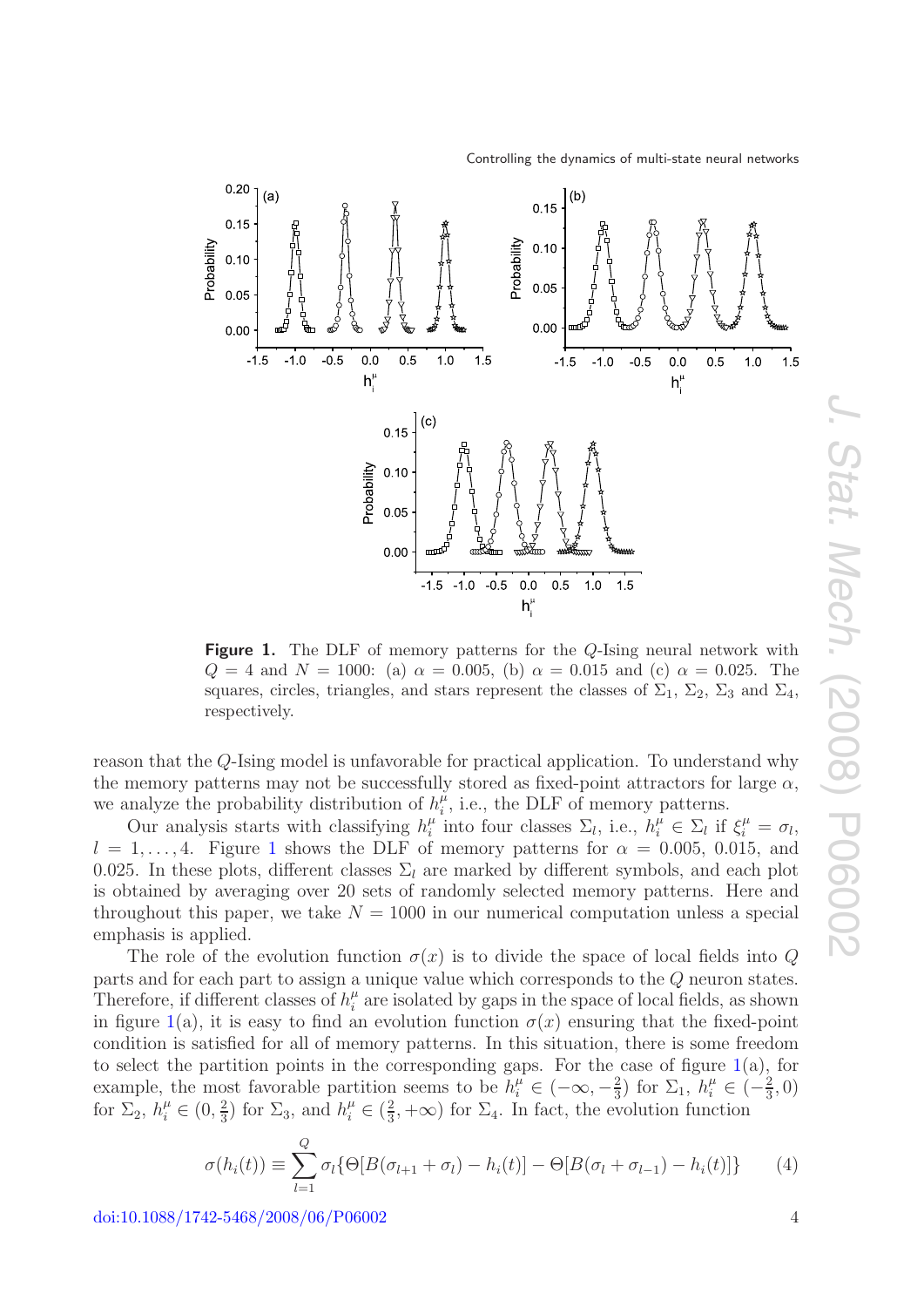with B = 0.5 satisfies the requirement of the above partition. Here,  $\sigma_0 = -\infty$ ,  $\sigma_{Q+1} = +\infty$ ,  $\Theta(x) = 1$  for  $x \ge 0$  and  $\Theta(x) = 0$  for others. Parameter B decides the partition points, i.e., different  $B$  means different partition points. This evolution function is commonly adopted in the  $Q$ -Ising model  $[10, 13]$  $[10, 13]$  $[10, 13]$ , and can be equivalently explained as:  $s_i(t+1)$  takes the value of  $\sigma_l$  if  $h_i(t)$  is bound by  $\sigma_l + \sigma_{l-1} < h_i(t)/B < \sigma_l + \sigma_{l+1}$ . This will be adopted in the present paper.

The variance of each class of  $h_i^{\mu}$  increases with the increase of  $\alpha$ . For the network considered above, the four classes of  $h_i^{\mu}$  begin to overlap each other when  $\alpha \approx 0.015$ as shown in figure [1\(](#page-4-0)b). This crossover means that the four classes of  $h_i^{\mu}$  combine into one inseparable set, and thus cannot be partitioned, no matter how one selects  $\sigma(x)$ . More importantly, it means that the fixed-point condition is no longer to be perfectly satisfied for all of the memory patterns, because part of  $h_i^{\mu}$  surely extends out of the corresponding class boundaries, no matter how one selects the boundaries. For the case of  $\alpha \approx 0.025$ , one may notice the obvious crossover as shown in figure [1\(](#page-4-0)c). In this situation, we have checked that only about 30% of memory patterns are successfully stored as fixed-point attractors. The value of  $\alpha$  at which the gaps in the DLF of memory patterns disappear defines a critical storage ratio of the network below which all of memory patterns are surely stored as fixed-point attractors. In other words, it is the gap structure in the DLF of memory patterns that closely determines whether the memory patterns are surely stored as fixed-point attractors or not. Actually, under condition [\(3\)](#page-3-1), the critical storage ratio of the Q-Ising model is expected to approach zero in the thermodynamics limit, i.e.,  $\alpha \rightarrow 0$  for  $N \rightarrow \infty$ , as in the Hopfield model [\[7,](#page-11-11) [15\]](#page-11-12).

Being stored as fixed-point attractor is the basic requirement of a memory pattern. For associative memory, a memory pattern should be stored efficiently, which means that the attraction basin should be large enough. To measure the attraction basin size of the  $\mu$ th memory pattern, a direct way is to calculate the fraction of random initial states attracted to it,  $P_{\mu}$ . Here, we say that an initial state is attracted to a memory pattern only if they have perfect overlap. Therefore,  $P_{\text{total}} \equiv \sum_{\mu=1}^{M} P_{\mu}$  measures the relative size of the attraction basins of memory patterns, and  $1 - P_{total}$  measures that of spurious attractors. This quantity is commonly employed to measure the retrieval performance of neural networks [\[14,](#page-11-10) [16,](#page-11-13) [17\]](#page-11-14).

In figure [2\(](#page-6-1)a), we give  $P_{\text{total}}$  versus B with  $\alpha = 0.004$ . One may note that the value of  $P_{\text{total}}$  depends upon B and reaches the maximum, i.e.,  $P_{\text{total}} \approx 0.3$ , at  $B \approx 0.38$ . In fact, the value of B at which  $P_{\text{total}}$  reaches the maximum is independent of  $\alpha$ . Fixing  $B = 0.38$ , we study the correlation between  $P_{total}$  and  $\alpha$ , which is shown in figure [2\(](#page-6-1)b). These results imply that, for the Q-Ising neural network considered in this paper, the maximum of  $P_{\text{total}}$  is about 0.3 which is obtained at  $B \approx 0.38$  and  $\alpha \approx 0.004$ . In other words, no more than 30% of the random initial states can be attracted to the memory patterns. Poor retrieval performance is another reason that the Q-Ising model is unfavorable for practical application. Although the choice of partition points may improve the retrieval performance as shown in figure  $2(a)$  $2(a)$ , the key factor is the width of the gaps in the DLF of memory patterns.

In section [3,](#page-6-0) we will show that by controlling the gap structure in the DLF of memory patterns, not only can the storage capacity be enlarged, but also the retrieval performance can be dramatically improved.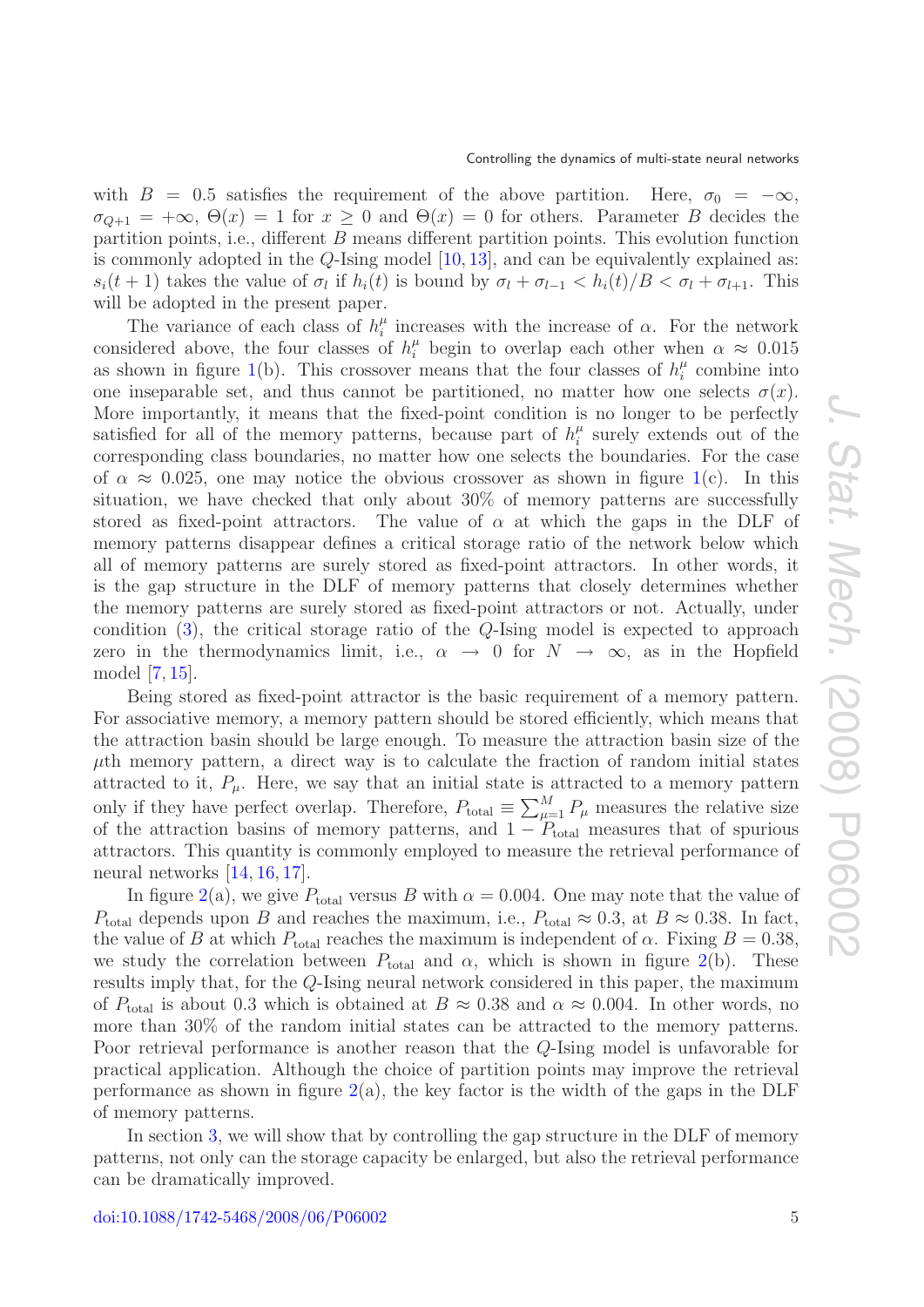Controlling the dynamics of multi-state neural networks

<span id="page-6-1"></span>

**Figure 2.** The Q-Ising neural network with  $Q = 4$  and  $N = 1000$ : (a)  $P_{total}$ versus B for  $\alpha = 0.004$ ; (b)  $P_{\text{total}}$  versus  $\alpha$  for  $B = 0.38$ .

#### <span id="page-6-0"></span>**3. Control of the DLF of memory patterns using the extended MCA rule**

From the previous section, we know that it is the gap structure in the DLF of memory patterns that directly affects the dynamic behaviors of multi-state neural networks with associative memories, e.g., the disappearance of the gap means that not all of the memory patterns are surely stored as fixed-point attractors. This implies that the dynamic behaviors of networks may be controlled if the gap structure in the DLF of memory patterns is controllable. In fact, the gap structure is based on a design rule. The Hebb rule adopted in the Q-Ising model is a deterministic rule. Applying this rule, the DLF of memory patterns is only influenced by the storage ratio of network  $\alpha$ , and cannot be further controlled for a given set of memory patterns. In this section, we extend the MCA rule to design general multi-state neural networks with a controllable DLF of memory patterns.

Applying the MCA rule to design multi-state neural networks, the value of the neuron states  $\sigma_l$  can be selected quite flexibly. As an example, we consider a four-state neural network with neuron states  $\sigma_1 = -2$ ,  $\sigma_2 = -1$ ,  $\sigma_3 = 1$ , and  $\sigma_4 = 2$ . The corresponding evolution function is thus selected as

$$
\sigma(h_i(t)) \equiv \begin{cases}\n-2 & h_i(t) \le -U \\
-1 & -U < h_i(t) < 0 \\
+1 & 0 < h_i(t) < U \\
+2 & h_i(t) \ge U\n\end{cases} \tag{5}
$$

and the local field  $h_i(t)$  is still calculated as it is in [\(1\)](#page-3-2). Here, U is a constant which determines the partition points of the space of local fields.

For designing multi-state neural networks, we should extend the original algorithm of the MCA rule. The purpose of this extended algorithm is to find one synaptic matrix  $J_{ij}$ not only ensuring that a given set of memory patterns are stored as fixed-point attractors, but also ensuring that all of the  $h_i^{\mu}$  distribute over designated regions in the space of local fields. The value of  $J_{ij}$  is not limited in principle, but for the sake of simplicity, in this paper we restrict to  $|J_{ij}| = 1$ . To start the design procedure, we randomly assign binary numbers  $\pm 1$  to  $J_{ij}$ , and  $J_{ii} = 0$  for all of the i as usual. A set of p independent and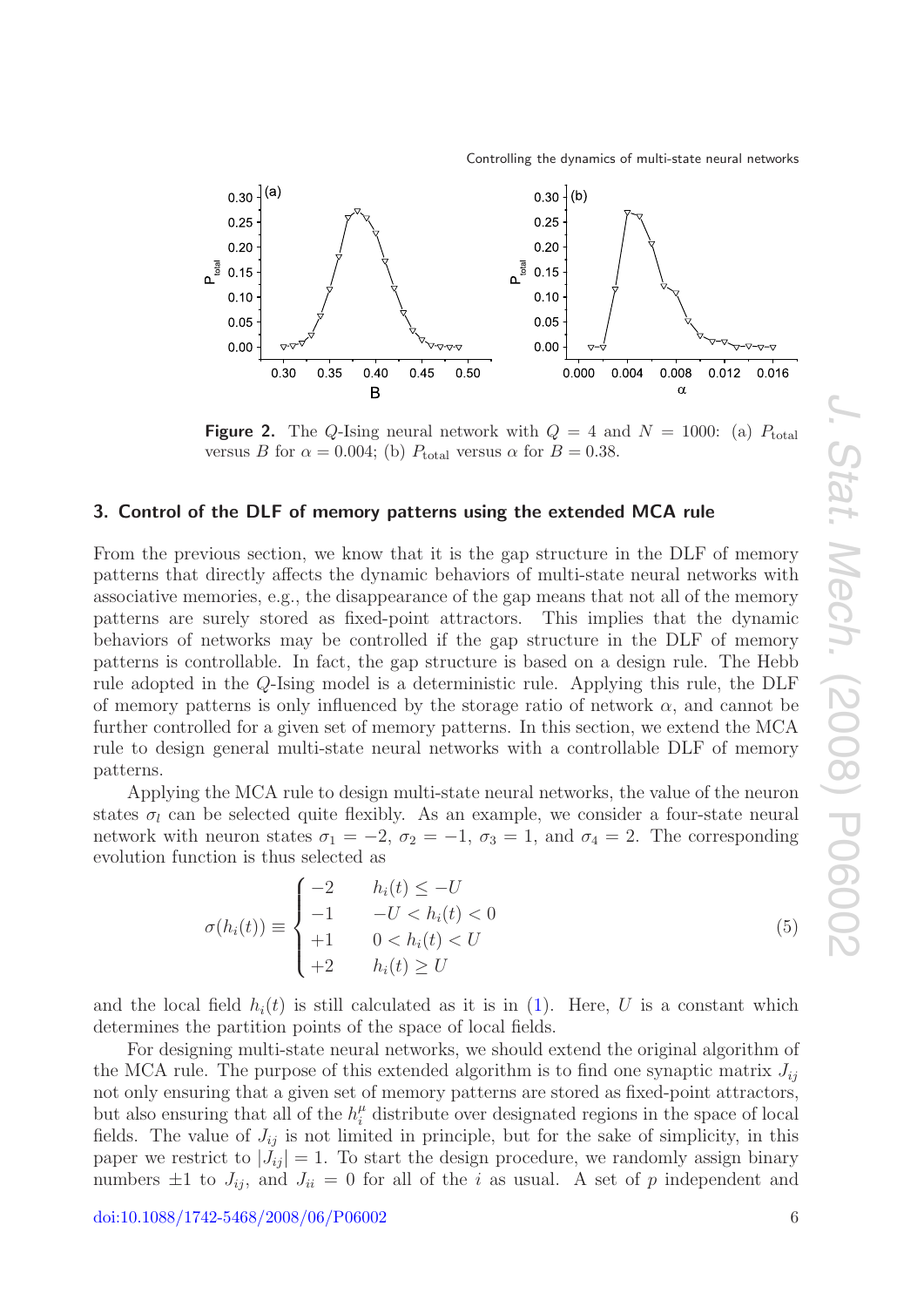<span id="page-7-0"></span>

**Figure 3.** The DLF of memory patterns for the neural network designed using the MCA rule with  $N = 1000$ ,  $\alpha = 0.015$  and  $\Delta = 50$ . The squares, circles, triangles, and stars represent the classes of  $\Sigma_1$ ,  $\Sigma_2$ ,  $\Sigma_3$  and  $\Sigma_4$ , respectively. The short-dot line represents the probability distribution of  $h_i^{\mu}$  before proceeding with the design.

identically distributed random memory patterns  $\{\xi_i^{\mu}\}\ (\mu = 1, 2, \ldots, p)$  are selected to be stored as fixed-point attractors. Here,  $\xi_i^{\mu} = \sigma_l$  with  $\sigma_l \in \{-2, -1, 1, 2\}$ . The class of  $h_i^{\mu}$  is defined as  $h_i^{\mu} \in \Sigma_l$  if  $\xi_i^{\mu} = \sigma_l, l = 1, \ldots, 4$ .

At the beginning, the  $J_{ij}$  and  $\{\xi_i^{\mu}\}\$  are selected randomly; therefore,  $h_i^{\mu}$  should satisfy a Gaussian distribution with zero mean as shown in figure [3.](#page-7-0) For this situation, the purpose of the extended algorithm of the MCA rule is to 'drive'  $h_i^{\mu}$  into the four corresponding intervals:  $(-\infty, -U - \Delta]$  for  $\Sigma_1$ ,  $[-U + \Delta, -\Delta]$  for  $\Sigma_2$ ,  $[\Delta, U - \Delta]$  for  $\Sigma_3$ , and  $[U+\Delta, +\infty)$  for  $\Sigma_4$  as shown in figure [3](#page-7-0) by the gray shadows. The width of the gap in the DLF of memory patterns is  $2\Delta$ , and  $\Delta \geq 0$  means that all of the memory patterns are successfully stored as fixed-point attractors with non-vanishing attraction basin. In fact, the  $\Delta$  determines the size of the attraction basin of memory patterns. The relationship between the width of the gap and the size of the attraction basin has been discussed in detail in [\[14\]](#page-11-10) for binary-state neural networks, which can be directly extended to the multi-state situation.

For convenience in describing the extended algorithm of the MCA rule, we introduce a new parameter as follows:

$$
b_i^{\mu} = \begin{cases} -\left|\bar{h}_i^{\mu} - \frac{U}{2}\right| + \left(\frac{U}{2} - \Delta\right) & |\xi_i^{\mu}| = 1\\ \bar{h}_i^{\mu} - (U + \Delta) & |\xi_i^{\mu}| = 2 \end{cases}
$$
(6)

with  $\bar{h}_i^{\mu} = \text{sgn}(\xi_i^{\mu}) h_i^{\mu}$ . If  $b_i^{\mu} \geq 0$  for  $\mu = 1, \ldots, p$  and  $i = 1, \ldots, N$ , one may easily derive that  $\Delta \leq \bar{h}_i^{\mu} \leq U - \Delta$  for  $|\xi_i^{\mu}| = 1$  and  $\bar{h}_i^{\mu} \geq U + \Delta$  for  $|\xi_i^{\mu}| = 2$ , which means that the four classes of  $h_i^{\mu}$  have been correctly 'driven' into the desired regions. In other words,  $b_i^{\mu} \ge 0$ implies perfect satisfaction of  $\Sigma_1 \subseteq (-\infty, -U - \Delta], \Sigma_2 \subseteq [-U + \Delta, -\Delta], \Sigma_3 \subseteq [\Delta, U - \Delta],$ and  $\Sigma_4 \subseteq [U + \Delta, +\infty)$ . Therefore,  $b_i^{\mu} \geq 0$  serves as the criterion for our design purpose being achieved. It is also employed as the stop condition of the design procedure, i.e., the design procedure is stopped when this criterion is satisfied.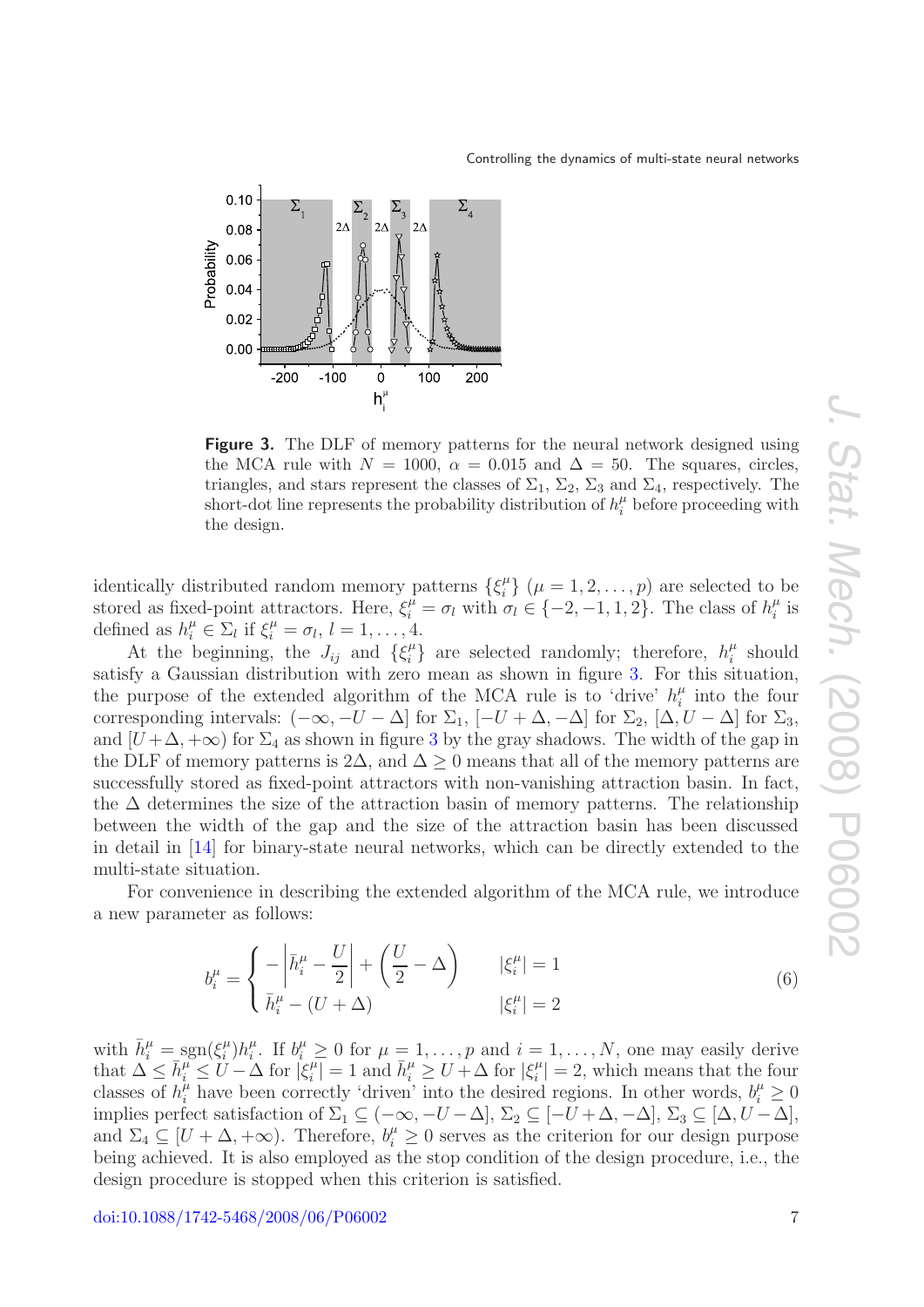#### Controlling the dynamics of multi-state neural networks

The extended algorithm of the MCA rule is described in the following design procedure. Since  $\bar{h}_i^{\mu}$   $(= \text{sgn}(\xi_i^{\mu}) \sum_{j=1}^N J_{ij} \xi_j^{\mu})$  is only correlated with the *i*th row of  $J_{ij}$ , the synaptic matrix can be designed row by row, independently. We apply three steps to finish the design of one row. In the first step, we calculate  ${b_i^{\mu}, \mu = 1, ..., p}$  and find the minimum  $b_i^{\min}$  of this set. There are usually many terms taking the same minimum  $b_i^{\min}$ , and the goal of this step is to find the set  $\{b_i^{\mu_1}, \ldots, b_i^{\mu_m}\}$  satisfying the condition  $b_i^{\mu} = b_i^{\min}$ for  $\mu \in {\mu_1, \ldots, \mu_m}$ . In the second step, for each  $J_{ij} \in {J_{ij}, j = 1, \ldots, N, j \neq i}$  we calculate  $\{C_j^{\mu} \text{sgn}(\xi_i^{\mu})J_{ij}\xi_j^{\mu}, \mu = \mu_1, \dots, \mu_m\}$  and count the number of negative terms  $m_i^j$  in each subset. Here,  $C_j^{\mu} = -1$  for  $|\xi_i^{\mu}| = 1$  and  $\bar{h}_j^{\mu} > U/2$  or  $C_j^{\mu} = +1$  for others. Let  $m_i^{\text{max}}$  represent the biggest value of  $m_i^j$ . Again, many terms may take the same value  $m_i^{\max}$ . We then record the indexes of  $j \in \{j_1, \ldots, j_n\}$  satisfying  $m_i^j = m_i^{\max}$ . In the third step, we randomly pick an index j from the set  $\{j_1,\ldots,j_n\}$  and make an adaptation  $J_{ij} \to -J_{ij}$ . This adaptation changes the sign of sgn $(\xi_i^{\mu}) J_{ij} \xi_j^{\mu}$ . As a result, there are  $m_i^{\max}$ terms in  $\{\bar{h}_i^{\mu_1}, \ldots, \bar{h}_i^{\mu_m}\}\$  that will be pushed towards the interval  $[\Delta, U - \Delta]$  for  $|\xi_i^{\mu}| = 1$ or the interval  $[U + \Delta, +\infty)$  for  $|\xi_i^{\mu}| = 2$ . It is easy to find that  $m_i^{\max} \geq m/2$  in general. Therefore, by continuously repeating these three steps, the set  $\{\bar{h}_i^{\mu}\}\$  will be pushed toward the desired intervals continuously until  $b_i^{\mu} \geq 0$  is satisfied for  $\mu = 1, \ldots, p$ . Applying the same procedure to each row of  $J_{ij}$ , we obtain a network with  $b_i^{\mu} \geq 0$  for  $i = 1, ..., N$ and  $\mu = 1, \ldots, p$ . As an example, in figure [3](#page-7-0) we plot the DLF of memory patterns with  $\alpha = 0.014$  and  $\Delta = 25$ . It clearly shows that all of the  $h_i^{\mu}$  have been correctly 'driven' into the desired intervals.

From the above description, we know that both U and  $\Delta$  are control parameters in the extended algorithm of the MCA rule. They decide the partition points of the space of local fields and the width of the gaps in the DLF of the memory patterns, respectively. For the sake of simplicity, we fix  $U - 2\Delta = N/100$  in the numerical computation of this paper. That is, we fix the widths of the two middle intervals of the DLF and make the width of the gap as big as possible.

The symmetry degree of the synaptic matrix  $J_{ij}$  can be defined as  $\eta$  =  $2\Gamma/N(N-1)$  [\[14\]](#page-11-10), where  $\Gamma$  represents the number of symmetry elements. For a symmetric matrix, we have  $\Gamma = N(N-1)/2$ , and thus  $\eta = 1$ . Figure [4\(](#page-9-0)a) shows  $\eta$  as a function of  $\Delta$  for different storage ratios. One may note that  $\eta$  increases with the increase of  $\Delta$ . In other words, the parameter  $\Delta$  directly affects the symmetry degree of the synaptic matrix.

Compute  $P_{total}$  as a function of  $\Delta$ ; one may get the phase diagram of networks with different  $\alpha$  as shown in figure [4\(](#page-9-0)b). In this paper, each  $P_{total}$  is obtained by averaging over five sets of randomly selected memory patterns, while for each set of memory patterns 10 000 random initial states are checked. According to the value of  $P_{\text{total}}$ , for a certain  $\alpha$ , the axis of  $\Delta$  can be divided into three intervals by two points, named  $\Delta_1$  and  $\Delta_2$ . In the range of  $\Delta \leq \Delta_1$ , we have  $P_{\text{total}} = 0$ , which means almost no random initial state is attracted to the memory patterns. Detailed studies show that the random initial states are attracted to one chaotic attractor, and the attraction basins of the memory patterns are like some islands embedded in a 'chaos sea'. This range is called the 'chaos phase', and neural networks with this phase have particular superiority in pattern recognition [\[15\]](#page-11-12). In the range of  $\Delta_1 < \Delta \leq \Delta_2$ , we have  $P_{\text{total}} = 1$  which means that almost all random initial states are attracted to the memory patterns, that is, the attraction basins of the memory patterns almost fill up the whole state space. This range is called the 'memory phase', and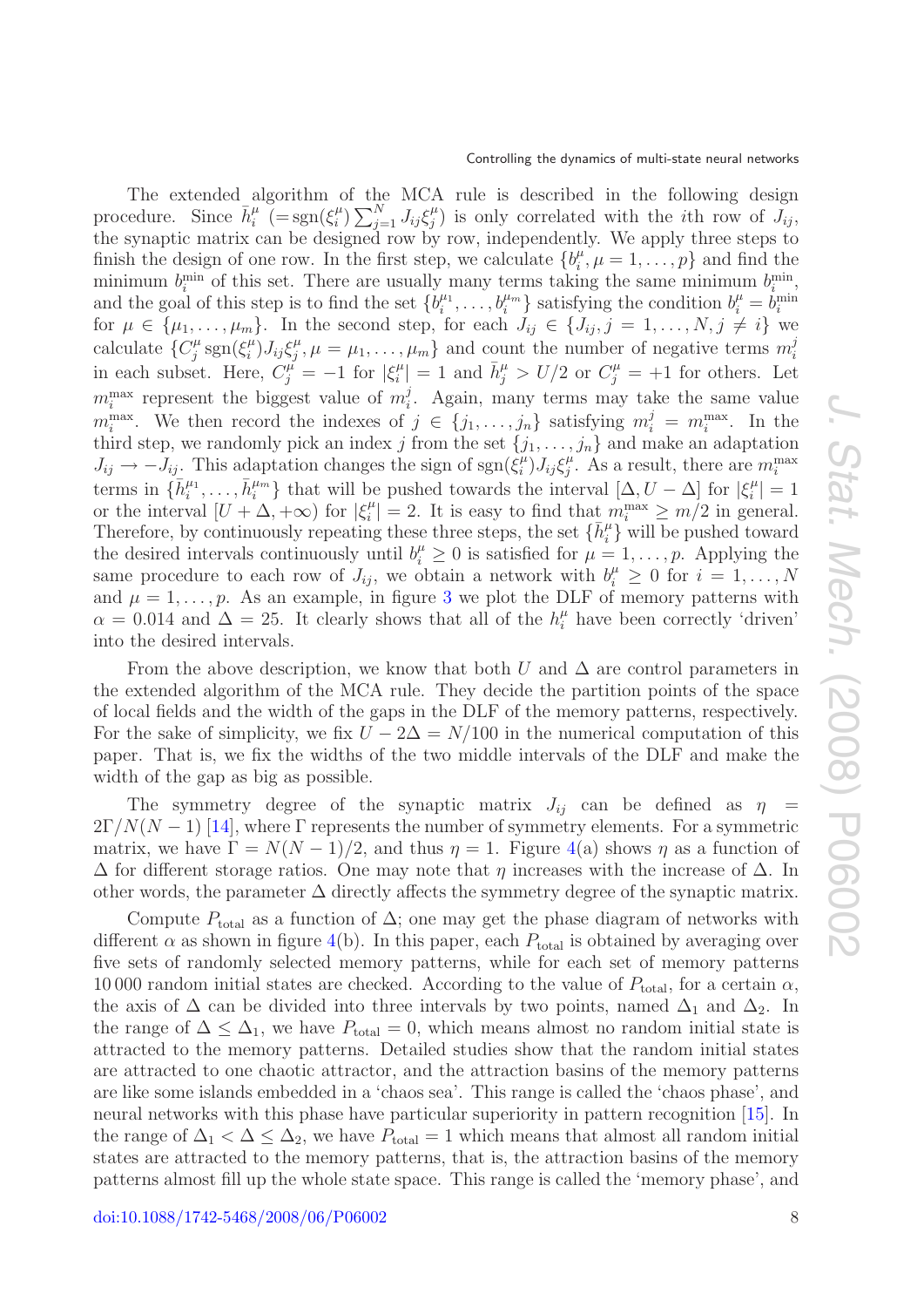

<span id="page-9-0"></span>

**Figure 4.** The neural network with  $N = 1000$  designed using the MCA rule: (a)  $\eta$  versus  $\Delta$  with, from top to bottom,  $\alpha = 0.020, 0.016, 0.014$ ; (b)  $P_{\text{total}}$  versus  $Δ$  with, from left to right,  $α = 0.022, 0.020, 0.016, 0.014$  with  $Δ₂ ≈ 22, 28, 38,$ 44, respectively. For this situation, we have  $\Delta_1 \approx 14$ .

neural networks with this phase are more suitable for the purpose of associative memory than the Q-Ising model, because they have perfect retrieval performance. In the range of  $\Delta > \Delta_2$ , P<sub>total</sub> decreases with increase of  $\Delta$ , which means that the attraction basins of the spurious attractors expand with  $\Delta$ . This range is called the 'mixture phase'. These dynamical phases are also observed in the binary-state neural networks designed using the original algorithm of the MCA rule; therefore, they may be universal behaviors of feedback neural networks.

To show the effects of system size, we plot the phase diagram in the  $\alpha-\Delta$  plane. The results for the four-state neural networks with  $N = 800, 1000,$  and 1500 are given in figures  $5(a)$  $5(a)$ –(c), respectively. For a certain N, it is found that  $\Delta_1$  is almost unchanged, while  $\Delta_2$  decreases with increase of  $\alpha$ . As a result, the 'memory phase' disappears when  $\alpha$  exceeds a critical value  $\alpha_c$ . Although both  $\Delta_1$  and  $\Delta_2$  are different for different N, the critical storage ratio  $\alpha_c$  seems independent of the network size. As can be found in the three plots,  $\alpha_c \approx 0.024$  for any one of the three cases.

Figure [5\(](#page-10-1)d) shows the phase diagram of a six-state neural network. For this network, the neuron states are taken as  ${\sigma_1 = -3, \sigma_2 = -2, \sigma_3 = -1, \sigma_4 = 1, \sigma_5 = 2, \sigma_6 = 3}$ , and the corresponding evolution function is

$$
\sigma(h_i(t)) \equiv \begin{cases}\n-3 & h_i(t) \le -2U \\
-2 & -2U < h_i(t) \le -U \\
-1 & -U < h_i(t) < 0 \\
+1 & 0 < h_i(t) < U \\
+2 & U < h_i(t) < 2U \\
+3 & h_i(t) \ge 2U.\n\end{cases} \tag{7}
$$

The local field  $h_i(t)$  is also calculated as it is in [\(1\)](#page-3-2), and parameter U still determines the partition points of the space of local fields. The purpose of this plot is to show that the extended algorithm of the MCA rule can be applied to design general multi-state neural networks with associative memories. Moreover, one may note that these neural networks may have similar dynamic behaviors.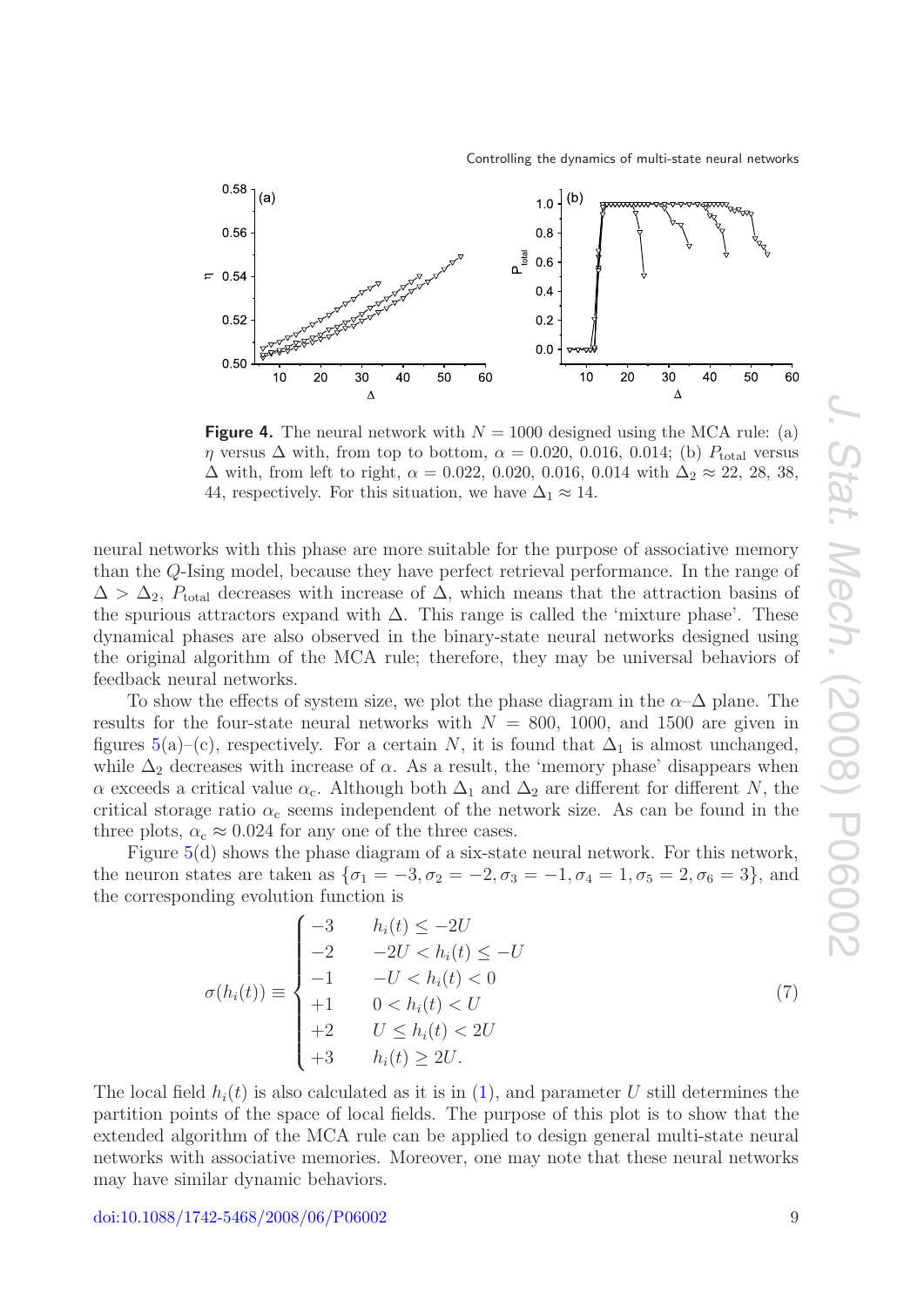

<span id="page-10-1"></span>

**Figure 5.** The phase diagrams of neural networks with (a) four-state neurons and  $N = 800$ , (b) four-state neurons and  $N = 1000$ , (c) four-state neurons and  $N = 1500$ , and (d) six-state neurons and  $N = 1000$ .

#### <span id="page-10-0"></span>**4. Summary and discussion**

We have presented an extended algorithm for the MCA rule to design multi-state neural networks with associative memories. This algorithm is quite different from the Hebbianlike rules. When applying a Hebbian-like rule, the DLF of memory patterns is uniquely determined for a fixed set of memory patterns. This is because the Hebbian-like rules are described as deterministic functions of memory patterns. For different sets of memory patterns, we have found that in the Q-Ising model the DLF of memory patterns has different gap structures, which are closely related to the dynamic behaviors of neural networks. However, for a fixed set of memory patterns, these gap structures are not controllable by applying a Hebbian-like rule. In contrast, by applying the extended algorithm of the MCA rule, the gap structure in the DLF of memory patterns can be directly controlled. Controlling the gap structure, we have studied in detail the correlations between the DLF of memory patterns and the dynamic behaviors of multistate neural networks. On the basis of these correlations, one not only may control the dynamic behaviors of the neural networks, but also can improve their storage capacity.

For a fixed set of memory patterns, we have shown that the neural networks may exhibit quite rich dynamic behaviors with change of the gap structure. As for the binarystate neural networks [\[14\]](#page-11-10), we also observed a 'chaos phase', a 'memory phase', and a 'mixture phase' in the multi-state neural networks. This implies that these dynamic behaviors are universal in the feedback neural networks. However, as far as we know,